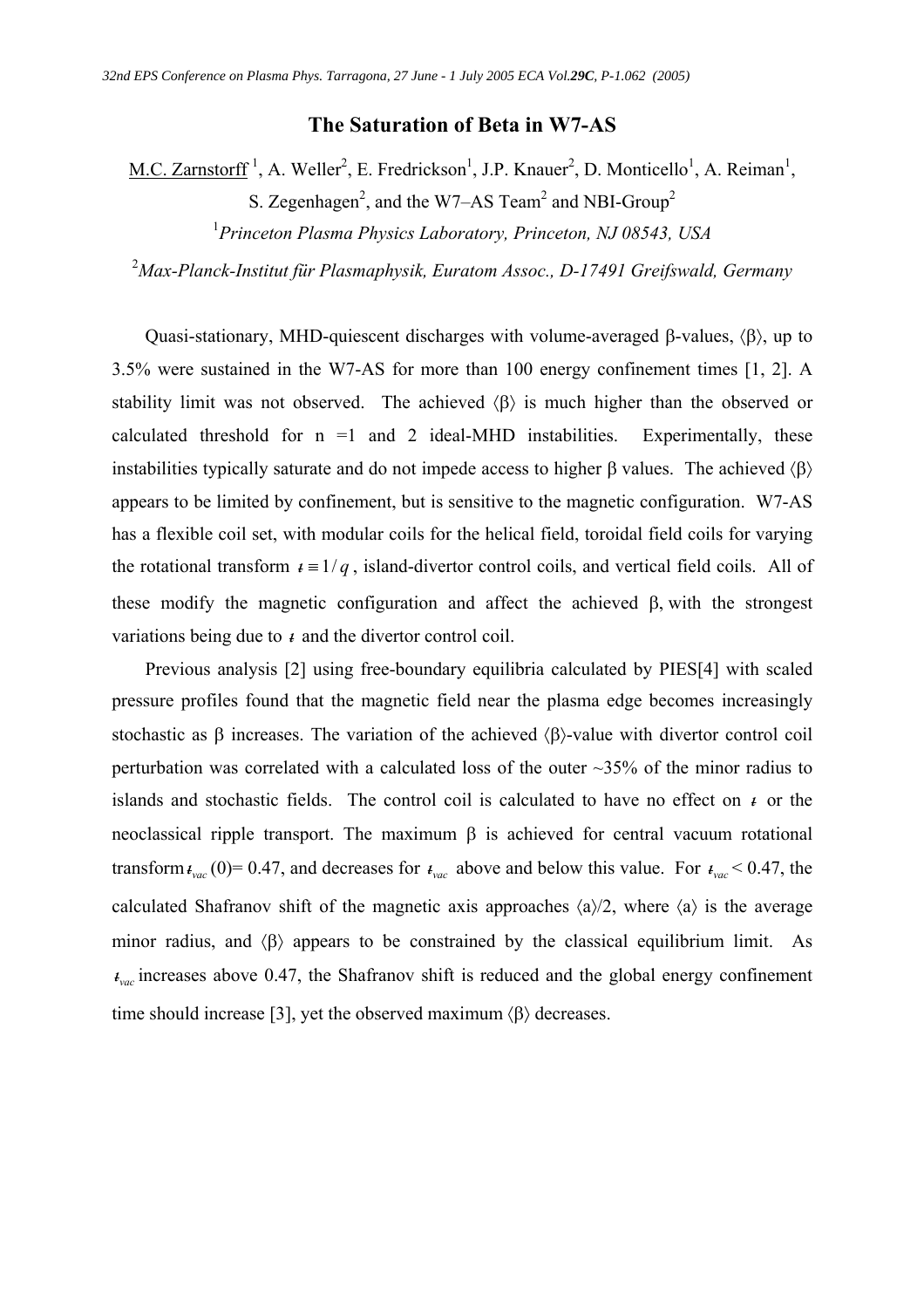In this paper, we examine heating power scan experiments at two different values of  $\ell$  to clarify the processes limiting  $\langle \beta \rangle$ . Figure 1 shows the variation of the plasma  $\langle \beta \rangle$ , from diamagnetic loop measurements, with neutral beam injected power Pinj for two plasma conditions: (a)  $t_{vac}(0) = 0.445$  and (b)  $v_{vac}(0)$ = 0.575. These plasmas are in the high-density H-mode (HDH) confinement regime[5]. The average density  $\bar{n}_e$  was held constant in each scan using gas-puff feedback. The high density forces equilibration of the ion and electron temperatures and minimizes the fast-ion energy content. At the highest  $P_{\text{ini}}$ , the  $\langle \beta \rangle$ -value



*FIG. 1. Variation of*  $\langle \beta \rangle$  *versus injected beam power P*<sub>*inj</sub>*</sub> *for (a)*  $\iota_{\text{vac}}(0) = 0.445$ ,  $B = 1.0T$ ,  $\bar{n}_e = 2.4 \times 10^{20} \text{ m}^3$ ,  $I_{CC}/I_M = 0.15$  and (b)  $t_{vac}(0) = 0.575$ ,  $B = 1.25T$ ,  $\overline{n}_e = 1.7x10^{20}$  *m*<sup> $\overline{a}$ , <sup>3</sup>  $I_{CC}/I_M = 0.14$ .</sup>

saturates at 3.1% and 2.1%, respectively. At low power, both scans show confinement incrementally varying as  $\tau_E \propto P_{inj}^{-0.5}$ , as expected from global scaling relations. At high  $P_{inj}$ , the confinement incrementally varies as  $\tau_E \propto P_{inj}^{-0.75}$  for  $t_{vac}(0) = 0.445$ , and as  $P_{inj}^{-0.9}$  for  $v_{\text{vac}}(0)$  = 0.575. Thus, the experimental confinement saturates as the maximum observed  $\langle \beta \rangle$ is approached, and  $\langle \beta \rangle$  becomes insensitive to the heating power. Low-level saturated MHD activity is observed on the Mirnov coils in these plasmas. The amplitude of this MHD activity is approximately an order of magnitude smaller than the level previously correlated with confinement degradation [2]. In many cases where the toroidal and poloidal mode numbers can be identified, the modes apparently are not resonant with the rational surfaces calculated to be in the plasma. In addition, at high  $P_{\text{ini}}$ , very small high frequency modes (100 – 400kHz) modes are observed. These may be Alfvenic modes, but they are not expected to influence confinement due to their low amplitude  $(\sim 1 \text{ mG})$  and the low-level of fast ion pressure, due to the high  $\bar{n}_e$ .

Figure 2 shows the variation of the electron temperature  $T_e$  profile with  $P_{\text{inj}}$  in both scans, as measured by the core and edge Thomson scattering systems. The Thomson scattering-measured electron density profiles do not change noticeably with P<sub>ini</sub>, either in shape or magnitude, due to the gas-puff feedback control. Remarkably, in the both scans, *T<sup>e</sup>* and  $\nabla T_e$  do not change appreciably in the outer region of the plasma, even though  $P_{\text{ini}}$ increases by a factor of 2.5 (for  $t_{vac}(0)$ = 0.445) or 2 (for  $t_{vac}(0)$ = 0.575). Thus, the thermal diffusivity must be degraded by approximately these factors of as  $P_{\text{ini}}$  increases. In both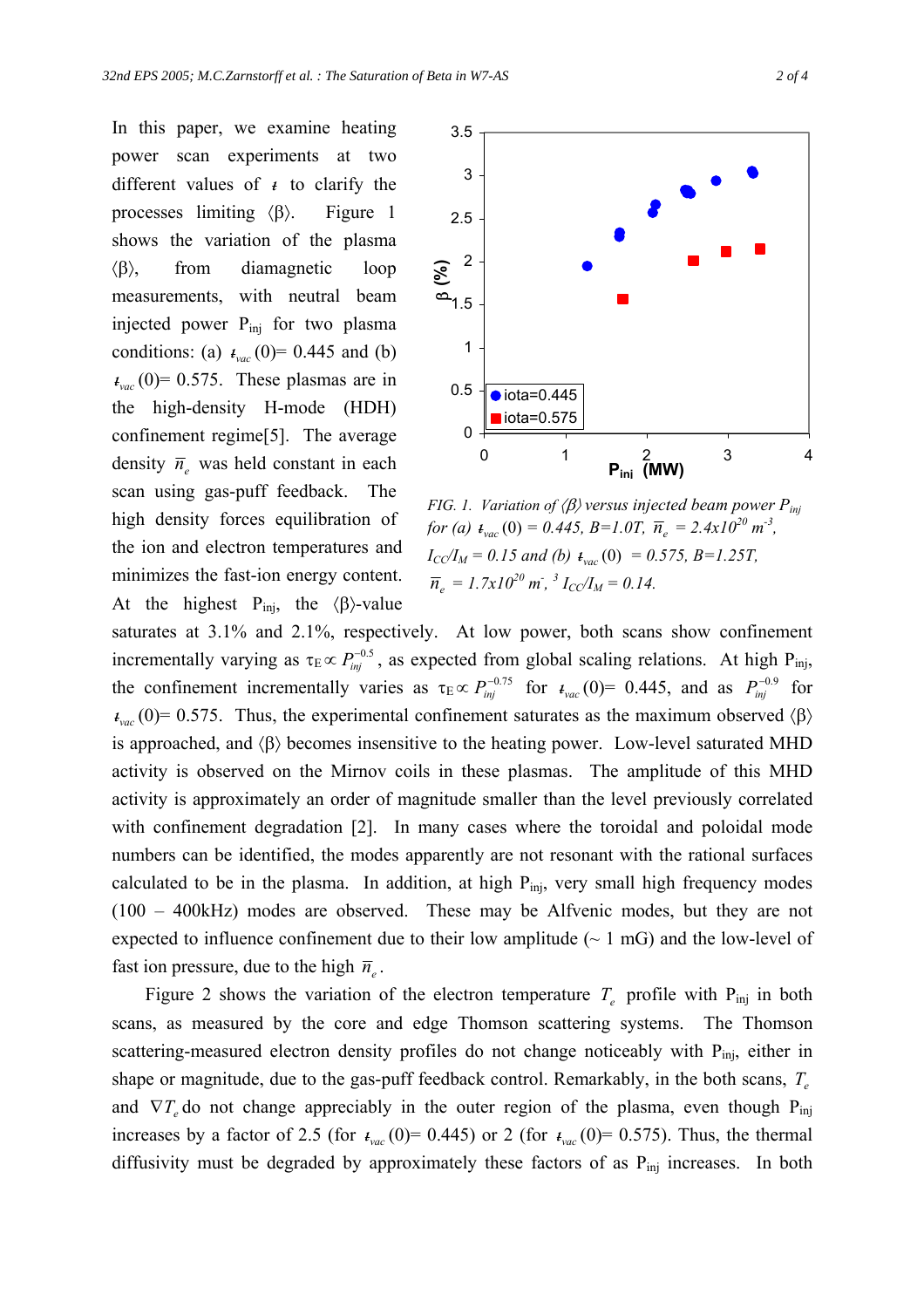scans, only  $T_e$  in the core region is measured to increase with P<sub>inj</sub>, and must be responsible for any increase in  $\langle \beta \rangle$ . In this way, the saturation of confinement is due to the degradation of edge transport and the steepening of the core  $T_e$  profile leading to larger transport losses. While  $T_e$  and  $\nabla T_e$  in the outer plasma do not vary within either power scan, they differ between the scans. The edge  $\nabla T_e$  is approximately a factor of two larger for the  $t_{\text{vac}}(0)$  = 0.445 plasmas than for  $t_{\text{vac}}(0) = 0.575$ , indicating generally lower transport coefficients at lower  $t_{vac}$ . In addition, the  $t_{\text{vac}}(0)$  = 0.445 profiles appear to show structure near R=1.87 m, perhaps indicating the presence of magnetic islands.



To assess the role of the magnetic flux topology on the saturation of  $\langle \beta \rangle$ , free-boundary



three-dimensional equilibria have been numerically calculated by the PIES code for some of the plasmas in Fig. 1. The calculations impose the measured pressure profile from Thomson scattering, using the STELLOPT/VMEC[6] equilibrium reconstruction method discussed in Ref. [2]. PIES calculated equilibria are shown in Fig. 3 for the high and low power  $t_{vac}(0)$ = 0.575 cases, and the low power  $t_{vac}$  (0)= 0.445 case with  $\langle \beta \rangle$  = 1.9%, which is close to the saturated value for the high- $t_{vac}$  scan. For  $t_{vac}$  (0)=0.575, the analysis indicates that increasing  $\langle \beta \rangle$  reduces the volume of good flux surfaces, as found previously. However, the outer region appears to be filled with large m=8 islands and has a relatively short connection length to the limiting surfaces. This is in contrast to the  $t_{vac}(0)$  = 0.445 equilibrium, Fig. 3(C), where a long connection length stochastic region is due to interaction of smaller m=11 islands. This is qualitatively similar to the equilibria in Ref. [2].